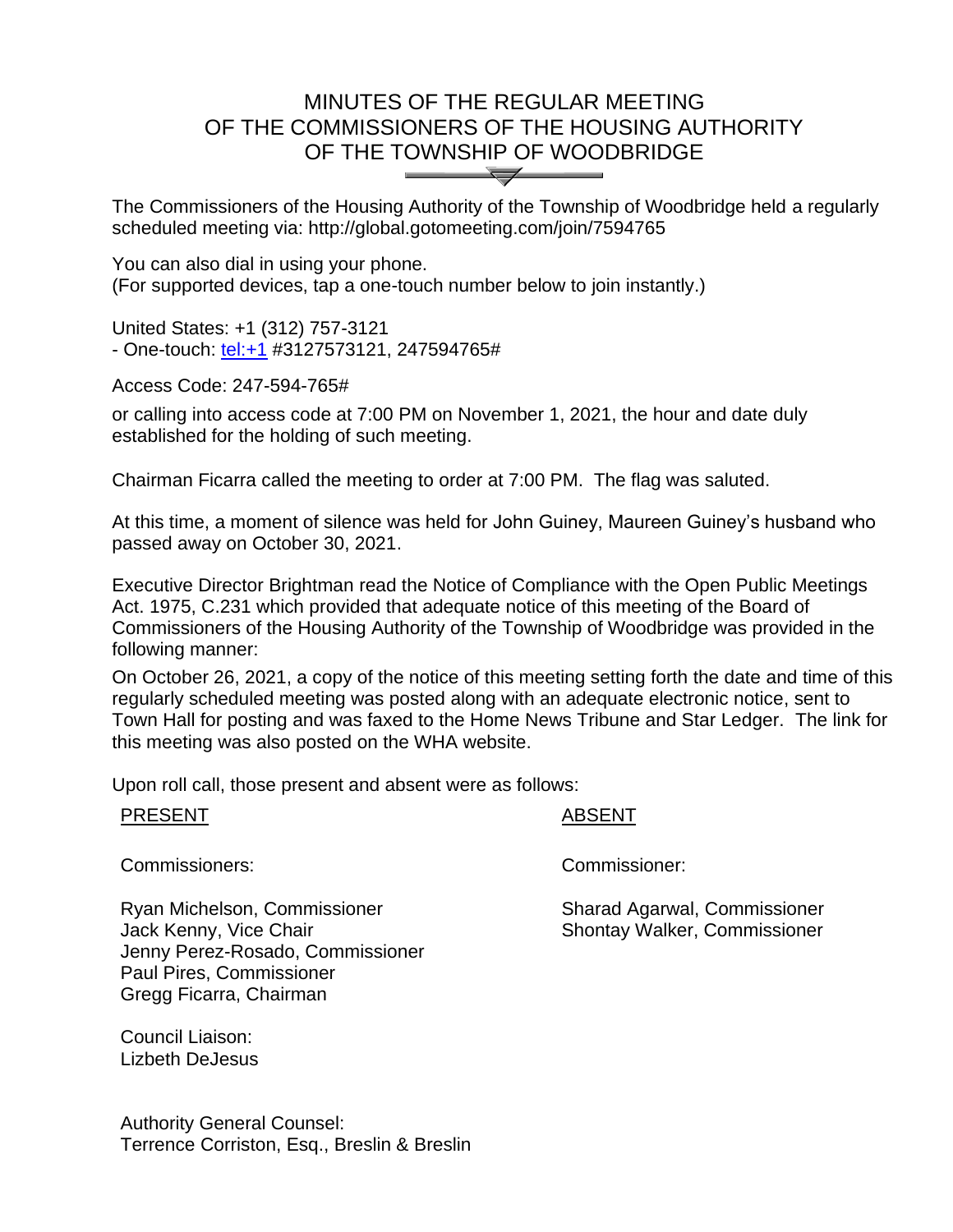Administration: Donna Brightman, Executive Director

A motion to approve the minutes of the Reorg. /Regular Meeting held on October 4, 2021 was made by Commissioner Rosado and seconded by Commissioner Michelson and upon roll call the vote was as follows:

ROLL CALL: Agarwal Kenny Michelson Perez-Rosado Pires Walker Ficarra

- AYES: Kenny Michelson Perez-Rosado Pires Ficarra
- NAYS: None
- Abstain: None
- Absent: Agarwal Walker

**PUBLIC COMMENT** – none

**COMMUNICATIONS** - none

**REPORTS** – no comments

## **NEW BUSINESS**

a) Reso #3158 – Shared Services Agreement between the WHA and PAHA for the WHA to Provide Qualified Purchasing Services to the PAHA for the Period of 6/1/21 through 5/3/23 at the Rate of \$115 Per Hour

Motion moved by Commissioner Kenny and seconded by Commissioner Pires to adopt Resolution #3158.

ROLL CALL: Agarwal Kenny Michelson Perez-Rosado Pires Walker Ficarra AYES: Kenny Michelson Perez-Rosado Pires Ficarra NAYS: None Abstain: None Absent: Agarwal Walker

The Chair thereupon declared said motion approved.

b) Reso #3159 – Adopting the Monthly Bill List for October 2021

Motion moved by Commissioner Michelson and seconded by Commissioner Rosado to adopt Resolution #3159.

ROLL CALL: Agarwal Kenny Michelson Perez-Rosado Pires Walker Ficarra AYES: Kenny Michelson Perez-Rosado Pires Ficarra NAYS: None Abstain: None Absent: Agarwal Walker

The Chair thereupon declared said motion approved.

c) Reso #3160 – Adopting the Monthly Bill List for October 2021-Red Oak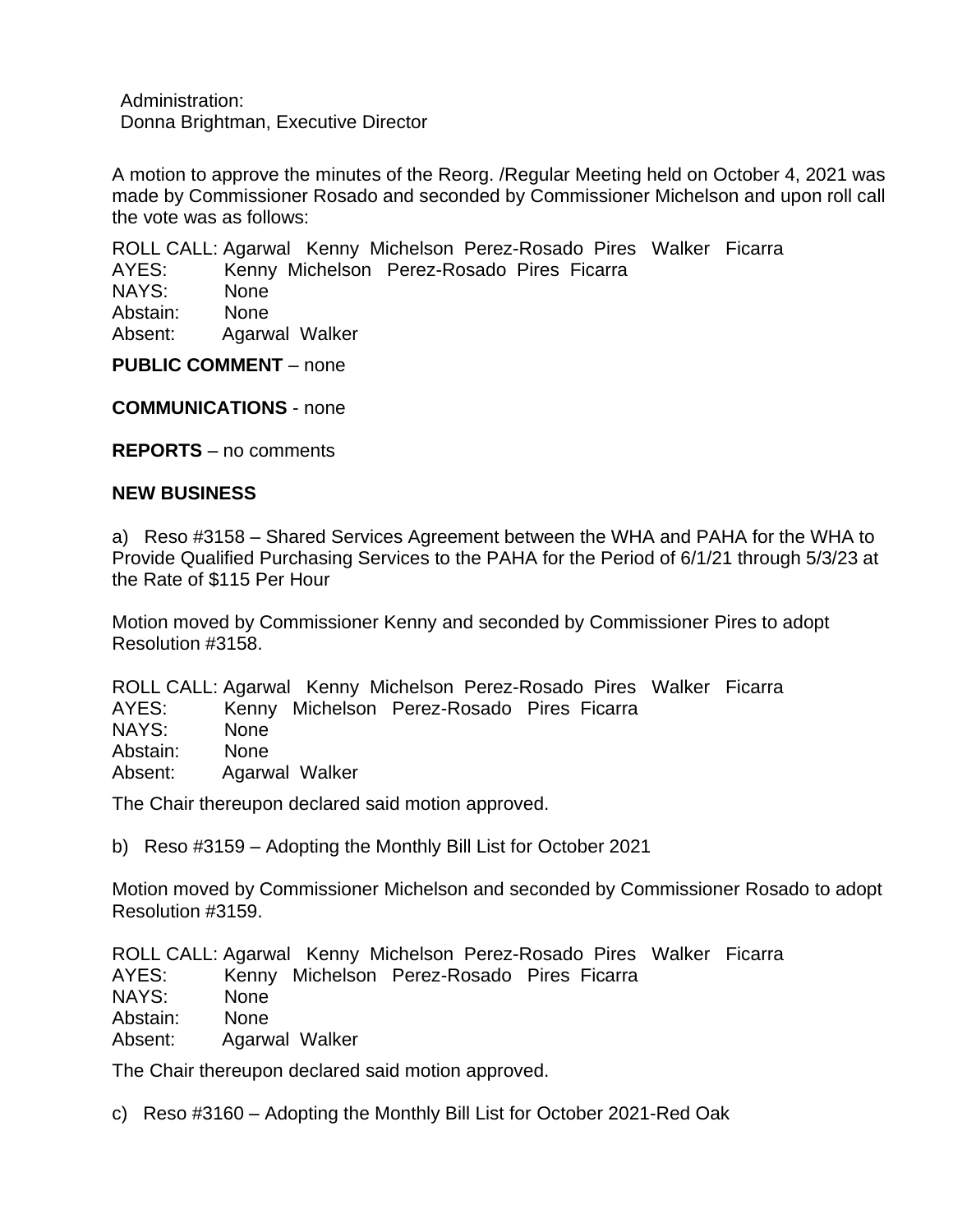Motion moved by Commissioner Pires and seconded by Commissioner Kenny to adopt Resolution #3160.

ROLL CALL: Agarwal Kenny Michelson Perez-Rosado Pires Walker Ficarra AYES: Kenny Michelson Perez-Rosado Pires Ficarra NAYS: None Abstain: None Absent: Agarwal Walker

The Chair thereupon declared said motion approved.

d) Reso #3161 – Ratify the Renewal of the Fee Accountant Agreement with William Katchen, C.P.A. from 7/1/21 through 6/30/22 for \$37,800

Motion moved by Commissioner Kenny and seconded by Commissioner Michelson to adopt Resolution #3161.

ROLL CALL: Agarwal Kenny Michelson Perez-Rosado Pires Walker Ficarra AYES: Kenny Michelson Perez-Rosado Pires Ficarra NAYS: None Abstain: None Absent: Agarwal Walker

The Chair thereupon declared said motion approved.

e) Reso #3162 – Award Contract for the Flooring Replacements at Greiner Towers to J Morano Contracting for \$55,000

Motion moved by Commissioner Rosado and seconded by Commissioner Pires to adopt Resolution #3162.

### **Discussion**

Executive Director Brightman stated that this is the last building to receive the new flooring. We have had this contractor for Finn and Adams and he did a great job.

ROLL CALL: Agarwal Kenny Michelson Perez-Rosado Pires Walker Ficarra AYES: Kenny Michelson Perez-Rosado Pires Ficarra NAYS: None Abstain: None Absent: Agarwal Walker

The Chair thereupon declared said motion approved.

### **COMMENTS**

Commissioner Rosado stated that tomorrow is a big day for her, the Board of Education election. I am excited and counting the hours. She thanked all the commissioners for their support and stated that she met so many great people so either way she is a winner.

Chairman Ficarra wished her good luck.